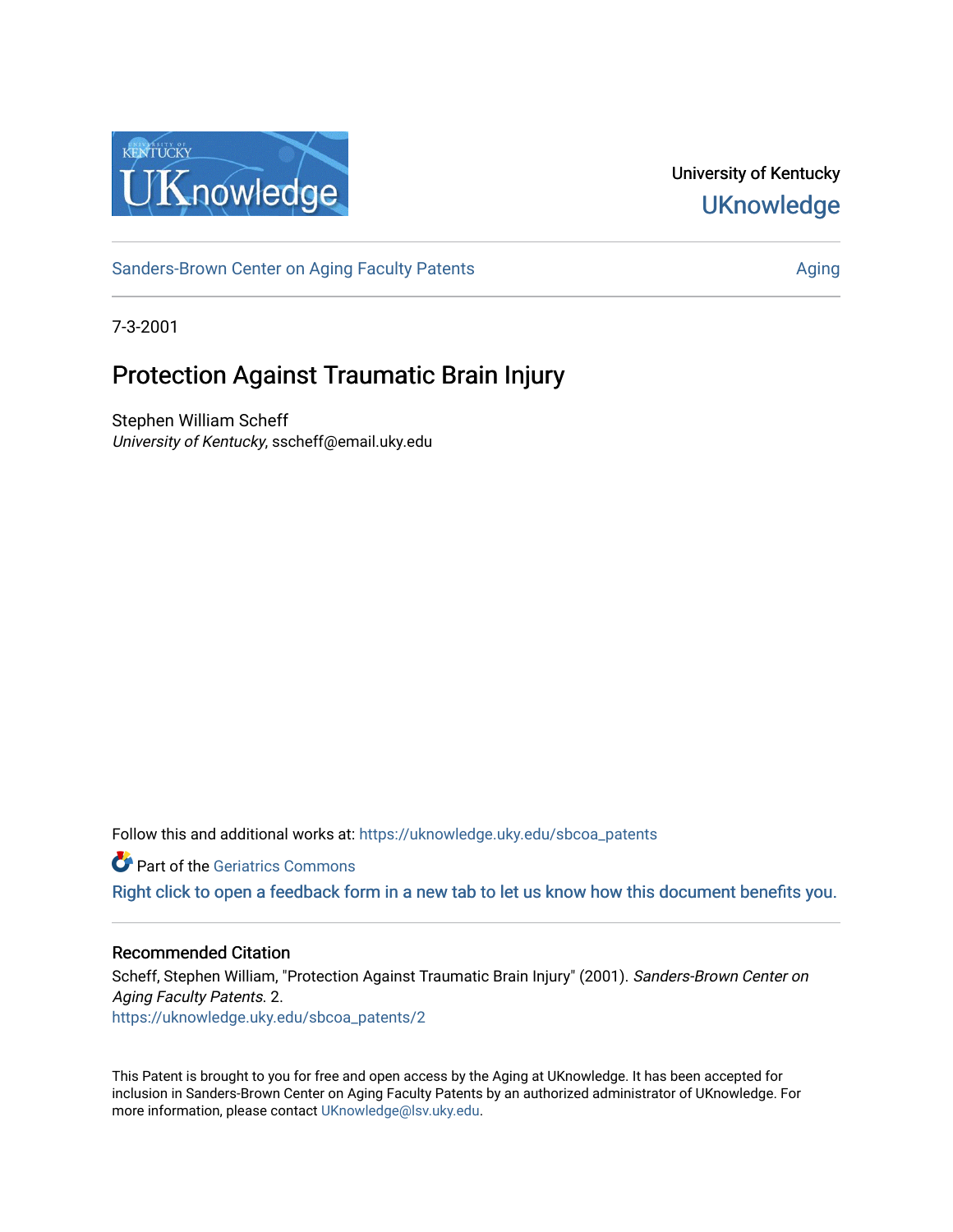

#### (54) PROTECTION AGAINST TRAUMATIC **BRAIN INJURY**

- (75) Inventor: **Stephen William Scheff**, Lexington, **KY (US)**
- Foundation, Lexington, KY (US)
- (\*) Notice: Subject to any disclaimer, the term of this  $5,792,457$  8/1998 Tuomanen et al. patent is extended or adjusted under 35 OTHER PUBLICATIONS<br>U.S.C. 154(b) by 0 days.
- 
- 
- **1.1. Int.** Cl.<sup>7</sup> **Example 2.5 1998**. **Int.** Cl.<sup>7</sup> **Example 2.6 At Eq. 7 Example 2.6 Example 2.6 Example 2.6 Example 2.6 Example 2.6 Example 2.6 Example 2.6 Example 2.6 Example 2.6 Example 2.6**
- (52) US. Cl. .......................... .. 514/11; 424/400; 424/451; 2920\_2924\_\*
- 
- $(58)$

### (56) **References Cited** \* cited by examiner

| 4,117,118 |         | 9/1978 Harri et al. .   |
|-----------|---------|-------------------------|
| 5,162,497 | 11/1992 | Coy et al. .            |
| 5,204,327 |         | 4/1993 Kiyota et al. .  |
| 5,278,143 |         | 1/1994 Shepro et al. .  |
| 5,292,765 | 3/1994  | Choi et al              |
| 5,411,952 | 5/1995  | Kaswan.                 |
| 5,455,279 | 10/1995 | Lipton.                 |
| 5,466,667 |         | 11/1995 Shepro et al. . |
| 5,486,204 | 1/1996  | Clifton.                |

US006255280B1

## (12) United States Patent (10) Patent No.: US 6,255,280 B1<br>Scheff (45) Date of Patent: Jul. 3, 2001  $(45)$  Date of Patent:

|                   |                                                  | (54) PROTECTION AGAINST TRAUMATIC         |                         |                           |
|-------------------|--------------------------------------------------|-------------------------------------------|-------------------------|---------------------------|
|                   | <b>BRAIN INJURY</b>                              |                                           | 5.573.775               | $11/1996$ Robertson et al |
|                   |                                                  |                                           | $5.614.630$ *           |                           |
| (75)<br>Inventor: |                                                  | <b>Stephen William Scheff, Lexington,</b> | 5,639,474 *             |                           |
|                   |                                                  | $KY$ (US)                                 | 5,735,772 *             |                           |
|                   |                                                  | 5,747,545                                 | $5/1998$ Lipton.        |                           |
| (73)              |                                                  | 5.750.646                                 | $5/1998$ Coy et al      |                           |
|                   | <b>Assignee: University of Kentucky Research</b> | 5,756,449                                 | $5/1998$ Andersen et al |                           |
|                   | <b>Foundation, Lexington, KY (US)</b>            | 5,766,629                                 | $6/1998$ Cho et al      |                           |
|                   |                                                  |                                           | 5,792,457               | 8/1998 Tuomanen et al     |

Society for Neuroscience, vol. 24, 1998, abstract No. 675.15.\*

(21) Appl. No.:  $09/288,515$  Uchino et al, "Amelioration by Cyclosporin A of brain (22) Filed; Apr, 8, 1999 damage in transient forebrain ischemia in the rat", Brain

(51) Int. Cl. ............................ .. A61K 38/00; A61K 9/00 Drugs: Factas and Comparison, 1994 edition, pp

\_ 424/464; 424/489 Shiga et al, "Cyclosporin Apretects against ischemia—repur Fleld of Search ............................. 424/464, .. 474, 489, 452 Aug fusion 4, injury 1992\* in the brain", Brain Research,

U.S. PATENT DOCUMENTS Primary Examiner—Thurman K. Page

Assistant Examiner—Amy E Pulliam

(74) Attorney, Agent, or Firm-McDermott, Will & Emery

#### 5,204,327 4/1993 Kiyota et a1. . (57) ABSTRACT

The present invention relates to therapeutic uses of cyclosporin A to reduce adverse effects of neural injury.

#### 10 Claims, 4 Drawing Sheets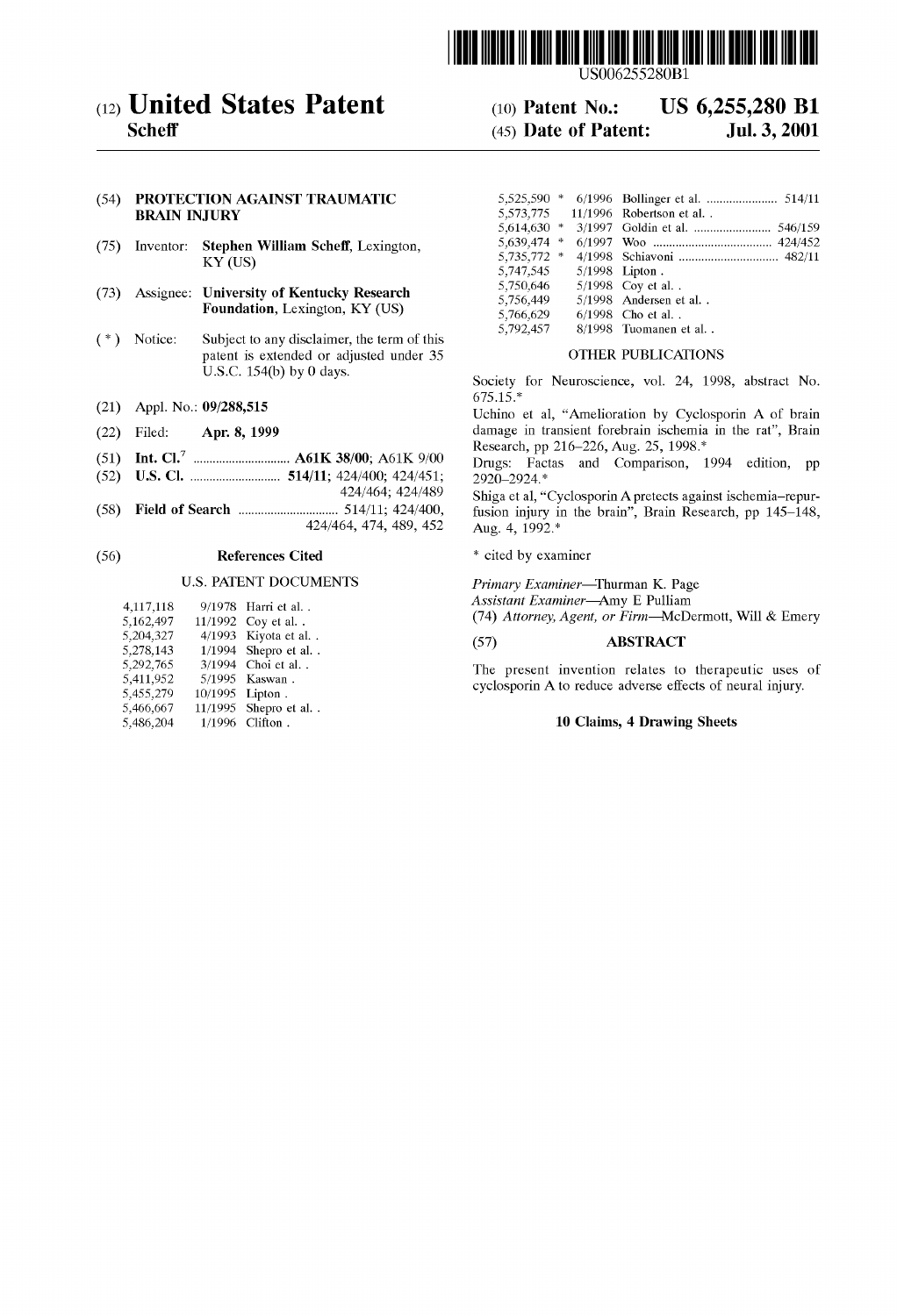

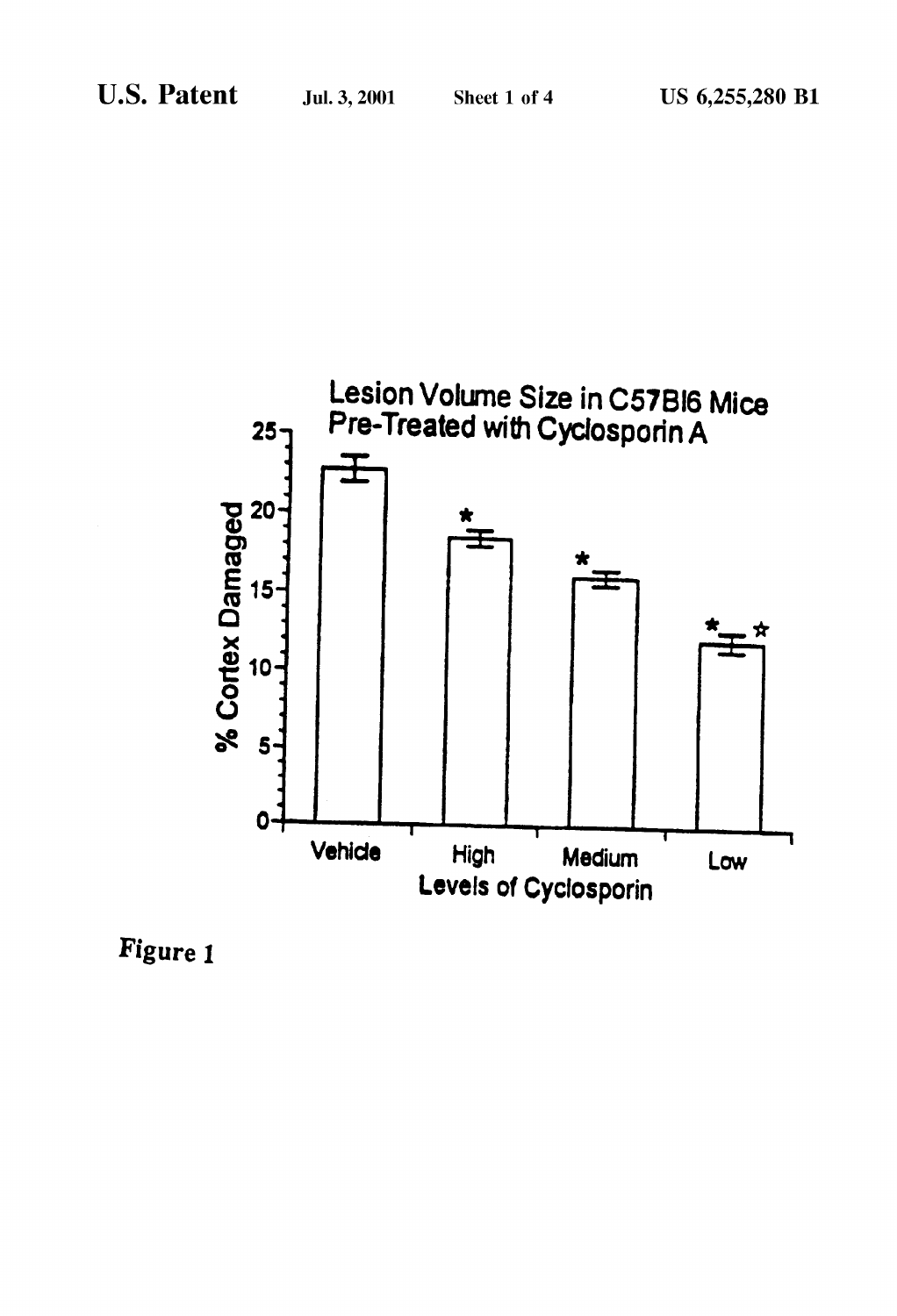

Figure 2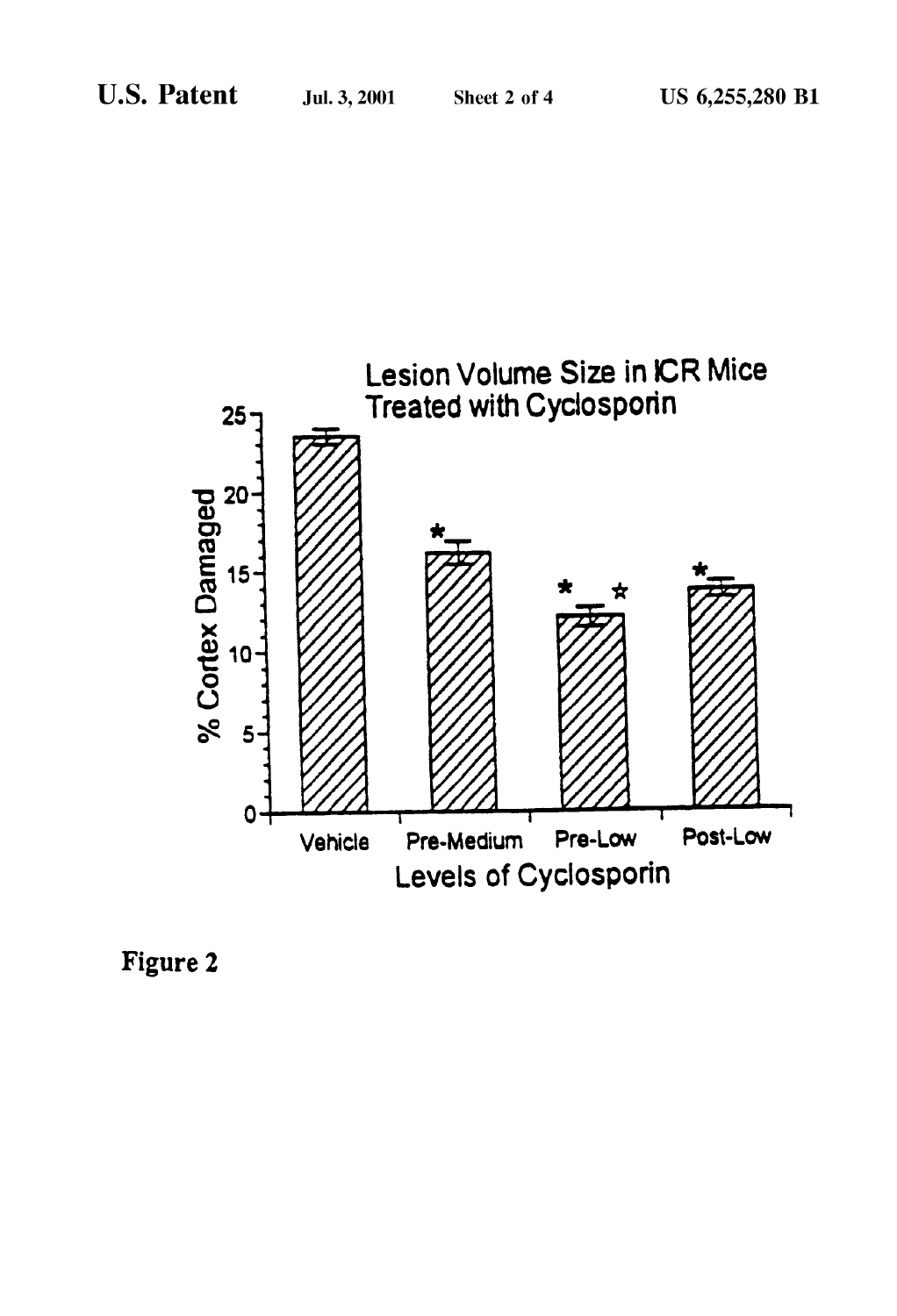# **Figure 3**

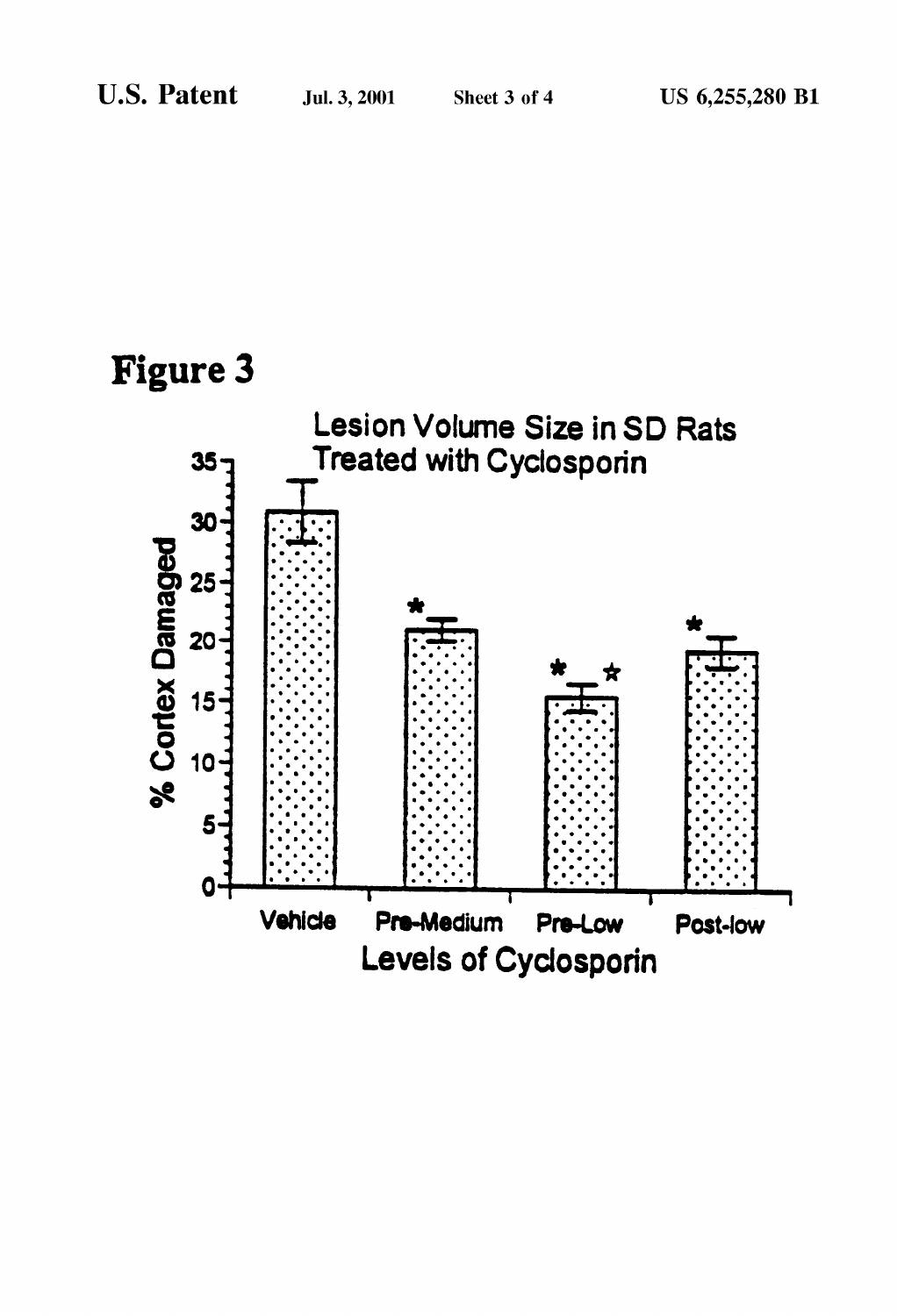

**Figure 4**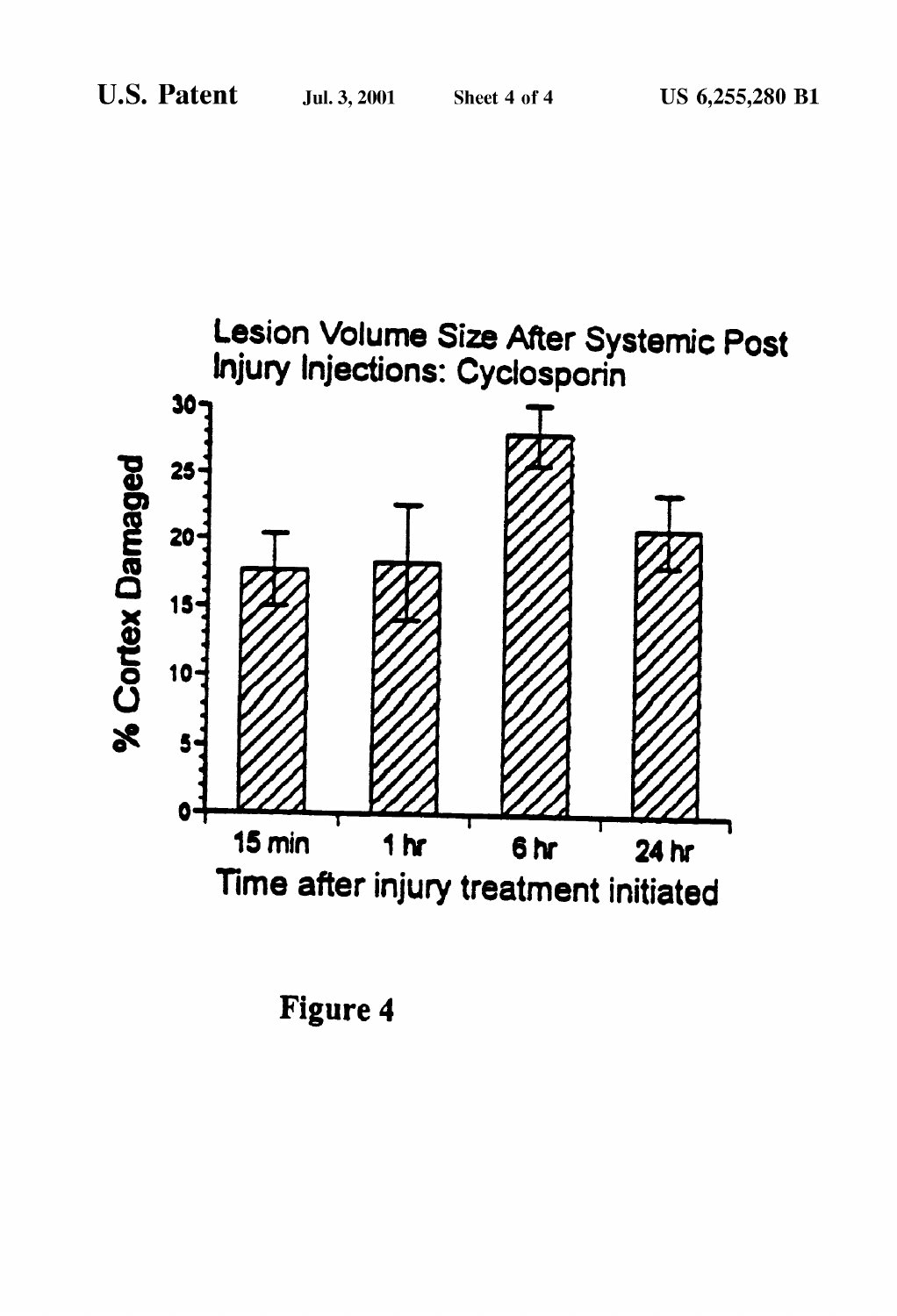30

40

 $45$ 

60

65

#### PROTECTION AGAINST TRAUMATIC BRAIN INJURY

#### FIELD OF THE INVENTION

The present invention relates to a method for reducing  $5$ adverse effects of a neural injury by administering to a patient a therapeutically effective amount of cyclosporin A.

#### BACKGROUND OF THE INVENTION

Severe traumatic brain injuries (TBI) initiate a cascade of <sup>10</sup> events that lead to a plethora of adverse effects including dramatic elevations of intracranial pressure (ICP) and dys function of cerebrovascular regulatory mechanisms essential for survival. Ischemic brain injury is observed universally in those patients Who die folloWing severe TBI. Intracranial 15 hypertension (IH) following traumatic brain injury is associated With direct effects on cerebral perfusion Which may be responsible for secondary ischemia. The contributions of both post-traumatic cerebral edema and alteration in cerebral blood volume to ICP appear to vary based on the length of 20 time after the primary mechanical insult. This combination of vasomotor dysfunction and abnormalities in vascular permeability is characteristic of acute inflammation.

The mortality rate from severe traumatic brain injury (TBI) in the United States alone amounts to 9—30 deaths per 100,000. Those suffering brain injury requiring medical treatment number 160—300 per 100,000, With approximately 20 percent of patients admitted to treatment facilities sustain a moderate to severe degree of injury as measured by the GlasgoW Coma Score (GCS) of 3—12. Direct costs of brain injury, including the costs of treatment and long-term care, as Well as indirect costs, including disablement and the loss of productivity of brain injury patients and other such costs, are staggering. 25

One approach to treating severe traumatic brain injuries is with hypothermia, as in U.S. Pat. No. 5,486,204 to Clifton. The procedure includes the introduction of specified medication to reduce the risk of cardiac arrhythmia and a com plicated protocol for the treatment which defines time, temperature, rate of change of temperature, the timing of the introduction of medications, and rigidly controlled rewarming to reduce the incidence of reWarming shock in recover ing patients.

There exists a need to provide simplified methodology for treating traumatic brain injuries in mammals, including humans. The present invention addresses and solves the problems attendant upon multistep, complicated processes for treating severe traumatic brain injuries.

#### DISCLOSURE OF THE INVENTION

An object of the present invention is a method of treating a mammal suffering from traumatic brain injury.

Additional objects, advantages and other features of the and in part Will become apparent to those having ordinary skill in the art upon examination of the following or may be learned from the practice of the invention. The objects and advantages of the invention may be realized and obtained as particularly pointed out in the appended claims.

According to the present invention, the foregoing and other objects are achieved in part by a method of treating a mammal, including humans, suffering from traumatic brain injury, Which method comprises administering a therapeu tically effective amount of cyclosporin A.

Another aspect of the present invention is a pharmaceu tical composition for treatment of severe traumatic brain injuries, the composition comprising an amount of cyclosporin A effective for reducing adverse effects of traumatic brain injury and pharmaceutically acceptable car rier.

Additional objects and advantages of the present inven tion Will become readily apparent to those skilled in this art from the following detailed description, wherein embodiments of the invention are described simply by Way of illustrating of the best mode contemplated in carrying out the invention. As will be realized, the invention is capable of other and different embodiments, and its several details are capable of modifications in various obvious respects, all without departing from the invention. Accordingly, the draWings and description are to be regarded as illustrative in nature and not as restrictive.

#### BRIEF DESCRIPTION OF DRAWINGS

FIG. 1 illustrates the effect of CsA administration before TBI on cortical lesion volume.

FIG. 2 illustrates the effect of CsA administration pre- and post-injury on cortical lesion volume.

FIG. 3 illustrates the effect of CsA administration pre- and post-injury on cortical lesion volume.

FIG. 4 illustrates the effect of CsA administration after TBI on cortical lesion volume.

#### DESCRIPTION OF THE INVENTION

The present invention provides a method of treating a mammal, including humans, suffering from traumatic brain injury, Which method comprises administering a therapeu tically effective amount of cyclosporin A.

35 CyclosporinAis knoWn and has been proposed for use for various therapeutic methods. For example, US. Pat. Nos. 4,117,118 and 5,766,629, Which are incorporated herein in their entirety by reference thereto, describe this compound, methods for preparing this compound, and methods for formulating this compound into pharmaceutical composi tions.

The compounds for use in the present invention can be administered as a pharmaceutical composition. The pharma ceutical compositions used in the methods of this invention for administration to animals and humans comprise an active agent in combination With a pharmaceutical carrier or excipient acceptable for delivery of the compounds to the brain.

 $_{50}$  pills, ampoules or suppositories comprising a compound of The pharmaceutical compositions can be in the form of tablets (including loZenges and granules), dragees, capsules, the invention.

invention will be set forth in the description which follows  $55$  cally discrete coherent units suitable for medical "Pharmaceutical composition" means physically discrete coherent portions suitable for medical administration. "Phar maceutical composition in dosage unit form" means physi administration, each containing a daily dose or a multiple (up to four times) or a sub-multiple (doWn to a fortieth) of a daily dose of the active compound of the invention in association With a carrier and/or enclosed Within an enve lope. Whether the composition contains a daily dose, or for eXample, a half, a third or a quarter of a daily dose Will depend on Whether the pharmaceutical composition is to be administered once or, for eXample, tWice, three times or four times a day, respectively.

> Advantageously, the compositions are formulated as dos age units, each unit being adapted to supply a fixed dose of active ingredients. Tablets, coated tablets, capsules,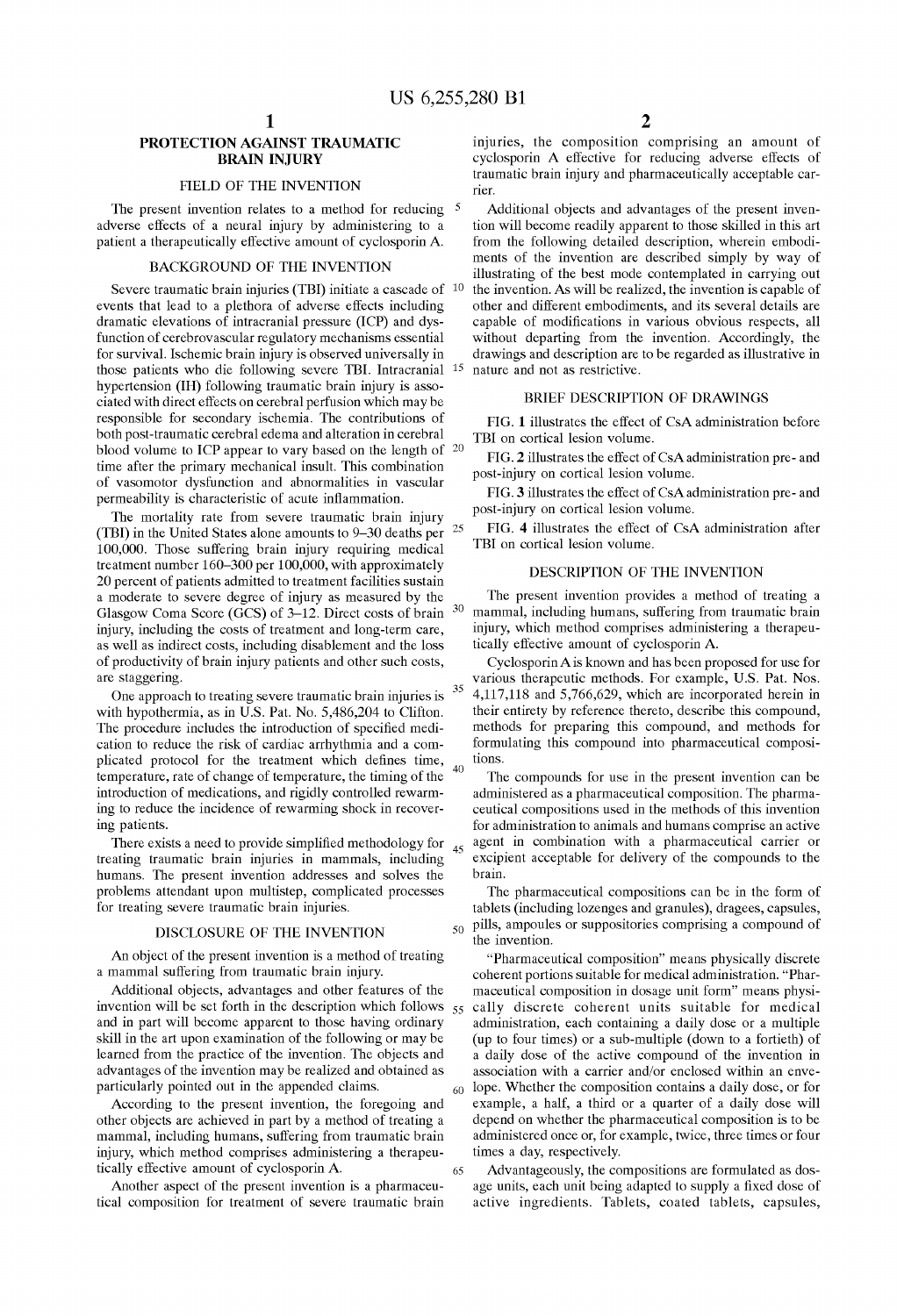30

60

65

ampoules and suppositories are examples of preferred dos age forms according to the invention. It is only necessary that the active ingredient constitute an effective amount, i.e., such that a suitable effective dosage Will be consistent With the dosage form employed in single or multiple unit doses. The exact individual dosages, as Well as daily dosages, are determined according to standard medical principles under the direction of a physician or veterinarian.

The active agents can also be administered as suspensions, solutions and emulsions of the active com- 10 pound in aqueous or non-aqueous diluents, syrups, granu lates or poWders. Diluents that can be used in pharmaceu tical compositions (e.g., granulates) containing the active compound adapted to be formed into tablets, dragees, cap sules and pills include the following:  $\alpha$  as fillers and  $\alpha$ extenders, e.g., starch, sugars, mannitol and silicic acid; (b) binding agents, e.g., carboxymethyl cellulose and other cellulose derivatives, alginates, gelatine and polyvinyl pyr rolidone; (c) moisturizing agents, e.g., glycerol; (d) disintegrating agents, e.g., agar—agar, calcium carbonate and 20 sodium bicarbonate; (e) agents for retarding dissolution, e.g., paraffin; (f) resorption accelerators, e.g., quaternary ammonium compounds; (g) surface active agents, e.g., cetyl alcohol, glycerol monostearate; (h) adsorptive carriers, e.g., kaolin and bentonite; (i) lubricants, e.g., talc, calcium and  $25$ magnesium stearate and solid polyethylene glycols.

The tablets, dragees, capsules and pills comprising the active agent can have the customary coatings, envelopes and protective matrices, which may contain opacifiers. They can be so constituted that they release the active ingredient only or preferably in a particular part of the intestinal tract, possibly over a period of time. The coatings, envelopes and protective matrices may be made, for example, from poly meric substances or Waxes.

The active ingredient can also be made up in microen capsulated form together, With one or several of the above mentioned diluents.

The diluents to be used in pharmaceutical compositions adapted to be formed into suppositories can, for example, be the usual Water-soluble diluents, such as polyethylene gly cols and fats (e.g., cocoa oil and high esters, (e.g.,  $C_{14}$ alcohol with  $C_{16}$ -fatty acid]) or mixtures of these diluents.

The pharmaceutical compositions Which are solutions and emulsions can, for example, contain the customary diluents (With, of course, the above-mentioned exclusion of solvents having a molecular Weight beloW 200, in the presence of a surface-active agent), such as diluents, dissolving agents and emulsifiers. Specific non-limiting examples of such diluents are Water, ethyl alcohol, isopropyl alcohol, ethyl carbonate, ethyl acetate, benzyl alcohol, benzyl benzoate, propylene glycol, 1,3-butylene glycol, dimethylformamide, oils (for example, ground nut oil, glycerol, tetrahydrofurfuryl alcohol, polyethylene glycols and fatty acid esters of sorbitol or mixtures thereof.

For parenteral administration, solutions and suspensions should be sterile, e.g., Water or arachis oil contained in ampoules and, if appropriate, blood-isotonic.

The pharmaceutical compositions Which are suspensions can contain the usual diluents, such as liquid diluents, e.g., Water, ethyl alcohol, propylene glycol, surface active agents (e.g., ethoxylated isostearyl alcohols, polyoxyethylene sor bitols and sorbitan esters), polycrystalline cellulose, aluminum methahydroxide, agar—agar and tragacanth, or mixtures thereof.

The pharmaceutical compositions can also contain bulk ing agents and preservatives, as Well as perfumes and flavoring additions (e.g., peppermint oil and eucalyptus oil, and sWeetening agents, (e.g., saccharin and aspartame).

The pharmaceutical compositions Will generally contain from about 0.0001 to 90 wt.  $%$ , preferably about 0.01 to 10 Wt. % of the active ingredient by Weight of the total composition. In addition to the active agent, the pharma ceutical compositions and medicaments can also contain other pharmaceutically active compounds.

Any diluent in the pharmaceutical compositions of the present invention may be any of those mentioned above in relation to the pharmaceutical compositions. Such compo sitions may include solvents of molecular weight less than 200 as the sole diluent.

The active compound is administered perorally, parenter ally (for example, intramuscularly, intraperitoneally, subcutaneously, transdermally or intravenously), rectally or locally, preferably orally or parenterally, especially perlingually, or intravenously.

The dosage rate, e.g., about 0.0001 to about 200 mg/kg of body Weight, such as from about 10 mg/kg to about 150 mg/kg, preferably from about 20 mg/kg to about 40 mg/kg, will be a function of the nature and body weight of the human or animal subject to be treated, the individual reac tion of this subject to the treatment, type of formulation in Which the active ingredient is administered, the mode in Which the administration is carried out and the point in the progress of the disease or interval at Which it is to be administered. Thus, it may in some case suffice to use less than a minimum dosage rate, While other cases an upper limit must be exceeded to achieve the desired results. Where larger amounts are administered, it may be advisable to divide these into several individual administrations over the course of the day.

35 40 45 may be administered directly to the brain, e.g. 50 55 It is presently preferred to administer cyclosporin A parenterally, such as intravenously, in a bolus, so as to obtain the most rapid delivery of the active agent to the brain. A suitable dosage for obtaining attenuation of the effects of traumatic brain injury is from about 1 to about 1000 mg/kg body Weight, such as from about 10 to about 100 mg/kg body Weight, although the optimum dosage of cyclosporin A will be determined by the physician taking into account the age, Weight and general health of the subject. In other embodiments of the present invention, the cyclosporin A intraventricularly, intracerebrally or intracisternally. The dosage may be administered in one or more treatments following traumatic brain injury such as by way of a single or multiple doses or from sustained release compositions over a period of time, such as immediately after the TBI to about 1 or more day after the TBI. Preferably, the initial dosage is administered less than about 6 hours after TBI, such as from about 15 minutes to about 1 hour after injury. HoWever, one or more doses may be administered after 6 hours such as from about 6 hours to about 24—48 hours after injury.

Cyclosporin A may also be administered in association with other therapeutic agents including, for example, antibiotics or antiviral agents.

The folloWing non-limiting examples are given by Way of illustration only.

#### EXAMPLE 1

Pretreatment With Cyclosporin A (CsA) in C57B16 Mice Adult C57B16 mice Were pretreated With a single sys temic injection of one of three different doses of CsA (high (150 mg/kg) medium (40 mg/kg) low (20 mg/kg)) 5 min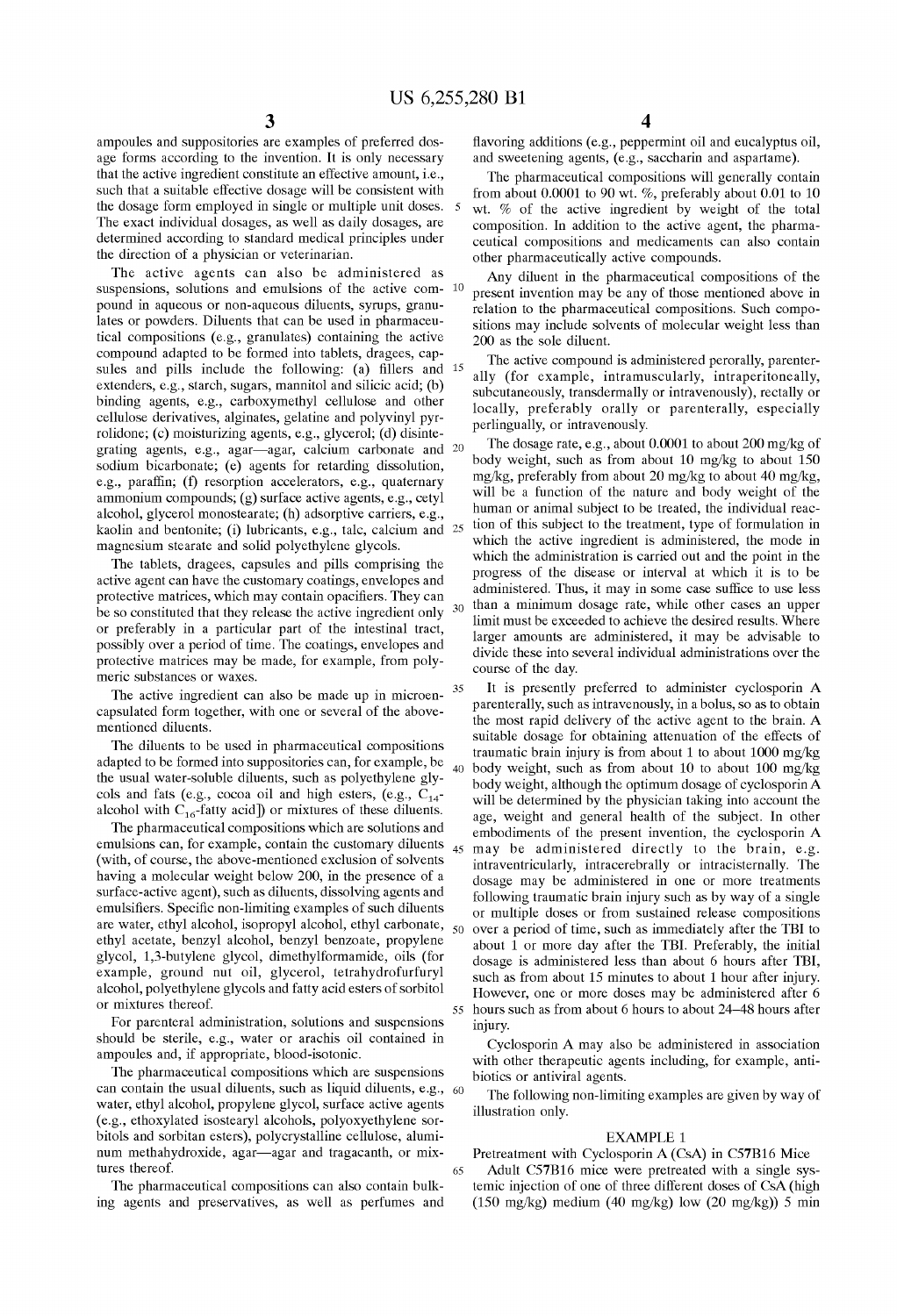10

prior to a moderate cortical contusion. Animals also received an additional single systemic injection 24 hr after injury (n=8/group). Control animals received vehicle alone. Ani mals Were killed 7 days post-injury and the brains assessed for changes in lesion volume size utilizing image analysis and stereology. The lesion volume was significantly reduced in all animals injected With CsA as compared to vehicle controls. An ANOVA demonstrated a significant dose effect such that the greatest protection Was afforded by animals receiving the lowest dose. The animals treated with 20 mg/kg CsA demonstrated a 45% reduction in lesion volume.

#### EXAMPLE 2

Pre- vs Post-treatment With Cyclosporin A in ICR Mice

Adult ICR mice Were either pre-treated systemically With medium (40 mg/kg) or low (20 mg/kg) doses of CsA 5 min  $15$  medium. prior to TBI or With a loW dose (20 mg/kg) 15 min after TBI. These animals subsequently received an additional injection 24 h later. Control animals received vehicle 5 min prior and 24 h after TBI. Seven days after injury the animals Were killed and the brains assessed for possible changes in lesion volume size. All animals receiving CsA showed significant amelioration of lesion volume and animals treated after the injury Were equivalent to pre-treated loW dose animals. In addition, the effect Was observed in an additional strain of 25 mice. The results are shoWn in FIG. 2.

## EXAMPLE 3

Pre- vs Post-treatment With CsA in Rats

Adult SD rats were either pre-treated systemically with  $_{30}$ medium (40 mg/kg) or loW (20 mg/kg) doses of CsA 5 min prior to TBI or With a loW dose (20 mg/kg) 15 min after TBI. These animals subsequently received an additional injection 24 h later. Control animals received vehicle 5 min prior and 24 h after TBI. Seven days after injury the animals Were killed and the brains assessed for possible changes in lesion volume size. Identical to that found in the mice, all animals treated with CsA showed significant reductions in the lesion volume size. Post-injury administration of CsA resulted in significant reductions  $(40%)$  in lesion volume. The results are shoWn in FIG. 3.  $40$ 

#### EXAMPLE 4

Time Course of Initiation of CsA Treatment Following TBI We administered CsA at a concentration of 20 mg/kg to animals (n=3 adult rats/group) folloWing a moderate level of TBI. The CsA therapy (single systemic injection) Was ini tiated at different time intervals folloWing the injury (15 m, 1 h, 6 h, 24 h). Animals were administered a second injection  $\sigma_{50}$  herein. 24 h after the first injection. All animals survived for 7 days folloWing injury. Brains Were assessed for changes in lesion volume size utilizing image analysis and stereological techniques.

The results, as shown in FIG. 4, indicate that the window for therapeutic intervention in this model is at least 1 h and may even be as long as 24 h. The lack of protection at 6 h may relate directly to changes in the blood-brain barrier because in this rodent model of TBI, the BBB is opened immediately folloWing the injury and then closes rapidly (3—6 h post TBI) and reopens around by 24 h. 55

### DETAILED DESCRIPTION OF THE DRAWINGS FIG. 1.

Cortical lesion volume was significantly reduced in C57B16 mice treated prior to injury With high (150 mg/kg),

medium (40 mg/kg), or loW (20 mg/kg) With CsA systemi cally. 7 days folloWing TBI mice Were killed and stereo logical methods used to determine lesion volume size. Values are group means  $(n=8/\text{group})\pm\text{SE}$   $\star$  p<0.01 vs vehicle  $\bigstar_{p<0.01}$  vs medium and high.

#### FIG. 2.

Cortical lesion volume was significantly reduced in ICR mice treated either pre- (medium 40 mg/kg; loW 20 mg/kg) or post (20 mg/kg) With CsA systemically. 7 days folloWing TBI mice Were killed and stereological methods used to determine lesion volume size. Values are group means  $(n=8/\text{group})\pm\text{SE}$   $\star$  p<0.01 vs vehicle  $\star$  p<0.01 vs pre-

#### FIG. 3.

20 post (20 mg/kg) With CsA systemically. 7 days folloWing Cortical lesion volume was significantly reduced in SD rats treated either pre- (medium 40 mg/kg/ loW 20 mg/kg) or TBI rats Were killed and stereological methods used to determine lesion volume size. Values are group means  $(n=10/\text{group})\pm\text{SE}$   $\bigstar p<0.01$  vs vehicle  $\bigstar p<0.01$  vs premedium.

#### FIG. 4.

Early initiation of therapy resulted in a significant reduction in cortical lesion volume. This same level of protection of cortical tissue Was also observed With the 1 h delay. If treatment Was delayed for 6 h there Was little or no sparing. however, a delay of 24 h again showed some protection. Bars=group means $\pm$ SEM (n=3/group).

<sup>35</sup> set forth, such as specific materials, structures, chemicals, In the previous descriptions, numerous specific details are processes, etc., in order to provide a better understanding of the present invention. HoWever, the present invention can be practiced without resorting to the details specifically set forth. In other instances, well-known processing structures have not been described in detail in order not to unneces sarily obscure the present invention.

Only the preferred embodiment of the invention and but a few examples of its versatility are shown and described in the present disclosure. It is to be understood that the present invention is capable of use in various other combinations and environments and is capable of changes or modifications within the scope of the inventive concept as expressed

#### What is claimed is:

60

65

1. A method for treating a mammal suffering from trau matic brain injury caused by an external mechanical force on the cerebral corteX, Which method comprises:

- administering a therapeutically effective amount of cyclosporin A in a dose from about 1 to about 1000 mg/kg to a mammal in need thereof Within about 48 hours after the injury to reduce or ameliorate brain tissue damage by reducing lesion volume size by more than about 5%.
- 2. The method of claim 1, comprising:
- administering the cyclosporin A orally.
- 3. The method of claim 1, comprising:
- reducing lesion volume size by about 10% to about 45%. 4. The method of claim 1, Wherein the traumatic injury results from a non-penetrating head Wound.